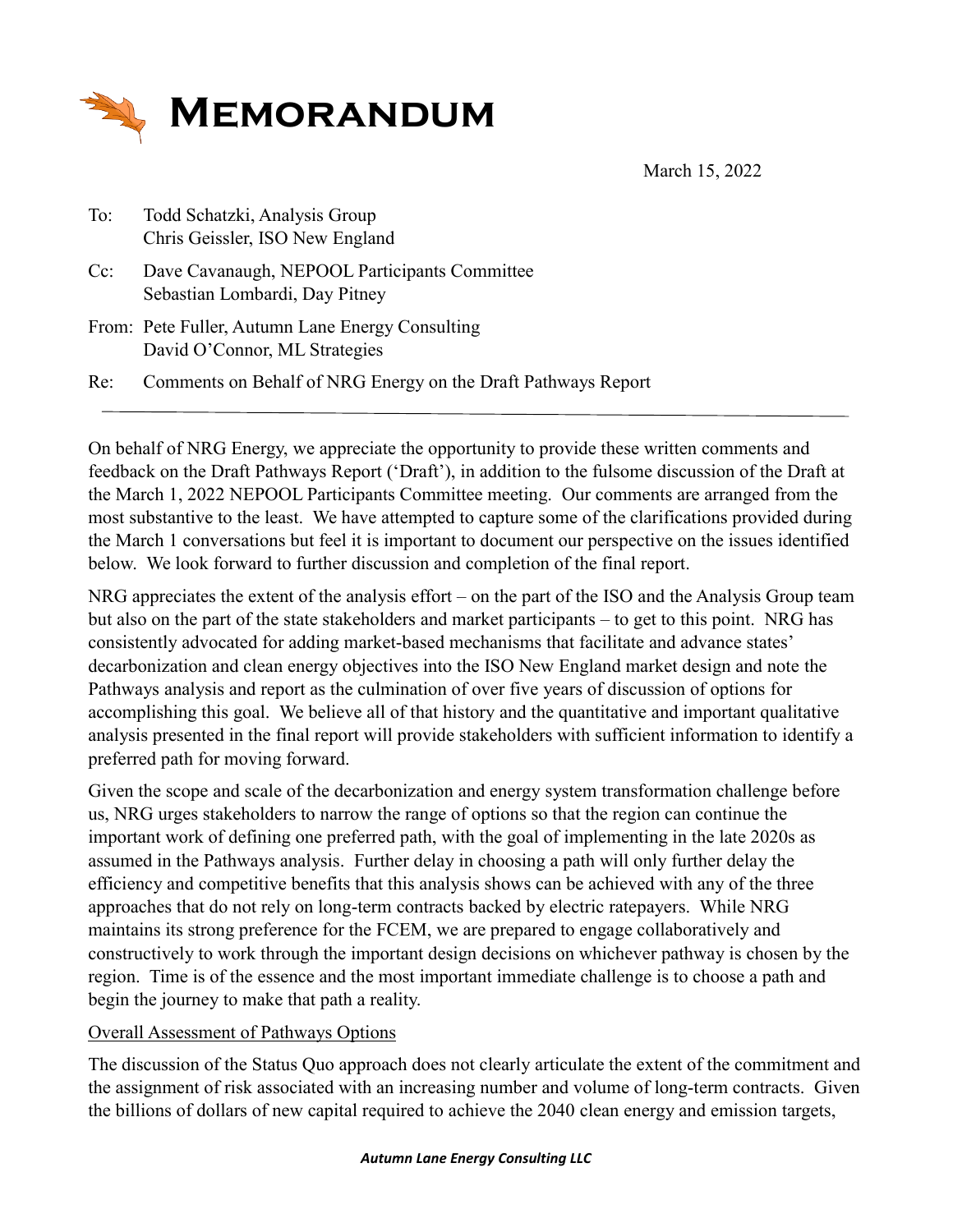this level of long-term 'debt-equivalent' obligation on utilities and consumers should be more clearly spelled out and contrasted with the role of markets and private capital to manage those risks under the other pathways approaches.

Likewise, the final report should expand the discussion of the efficiency of capital allocation among the various approaches. Even a small percentage improvement in how the billions of dollars of societal capital gets allocated will have very large dollar implications.

Finally, the final report should emphasize the offsetting cost savings that will come from reduced fossil fuel purchases by consumers for heating and transportation, which will lower the cost of decarbonizing the economy compared to what is shown in the Draft, which is looking only at the electric sector.

## Negative LMPs

The Draft emphasizes the potential for negative LMPs and potential consequences thereof, including low and negative average annual LMPs. It is not clear how well the production cost model reflects the role of demand bids in setting LMPs including, for example, energy storage charging as the 'next dispatchable increment' of energy that sets price. Demand participation in price-setting would lead to outcomes other than the discrete price outcomes at approximately -\$30 and -\$100 as shown in the report. In addition, the model explicitly does not capture the potential development of new technologies. These technologies may include hydrogen via electrolysis, renewable natural gas, longer duration storage, broad implementation of distributed energy resources, or more pervasive demand response that can increase as well as decrease load in response to price signals. While it is impossible to say with certainty which of these or other developments will occur, the final report should reflect a more complete discussion of the very likely potential for innovative market responses, especially if negative LMPs occur to the extent suggested by Analysis Group's modeling.

## Battery Storage 'Churning'

The Draft identifies only one market response to the predicted extended periods of substantially negative LMPs. 'Churning' batteries, as described by the Draft, is a behavior that has not been observed anywhere in practice, to our knowledge. Discussions with battery storage owner/operators confirm our understanding that in addition to the O&M and performance degradation concerns that additional cycling would introduce, if negative LMPs occurred to the depth and duration that Analysis Group's model suggests, the arbitrage opportunity would be competed down to an efficient level and the type of inefficient 'churning' suggested by the Draft would not be sustainable. The Draft appropriately notes the limitations of current models to fully reflect battery storage operations and cautions that 'care should be exercised' in evaluating results related to battery operations. The final report should be clear that the 'churning' behavior is one potential outcome of extensive negative prices, but other responses and outcomes that were not modeled explicitly are possible, and probably likely.

# Existing RPS Programs

The Draft does not attempt to quantify the impact of existing RPS programs on the overall economics of the pathway options. Given the magnitude of the aggregate value of RPS Instruments in New England (estimated by Sustainable Energy Advantage as currently approximately \$1.64 billion/year) and the differential interactions of the various pathways options with existing RECs, these costs should at least be qualitatively discussed. The Status Quo approach purchases the RECs associated with selected new clean resources, so some share of the \$1.64 Bn is not incremental to the Status Quo. The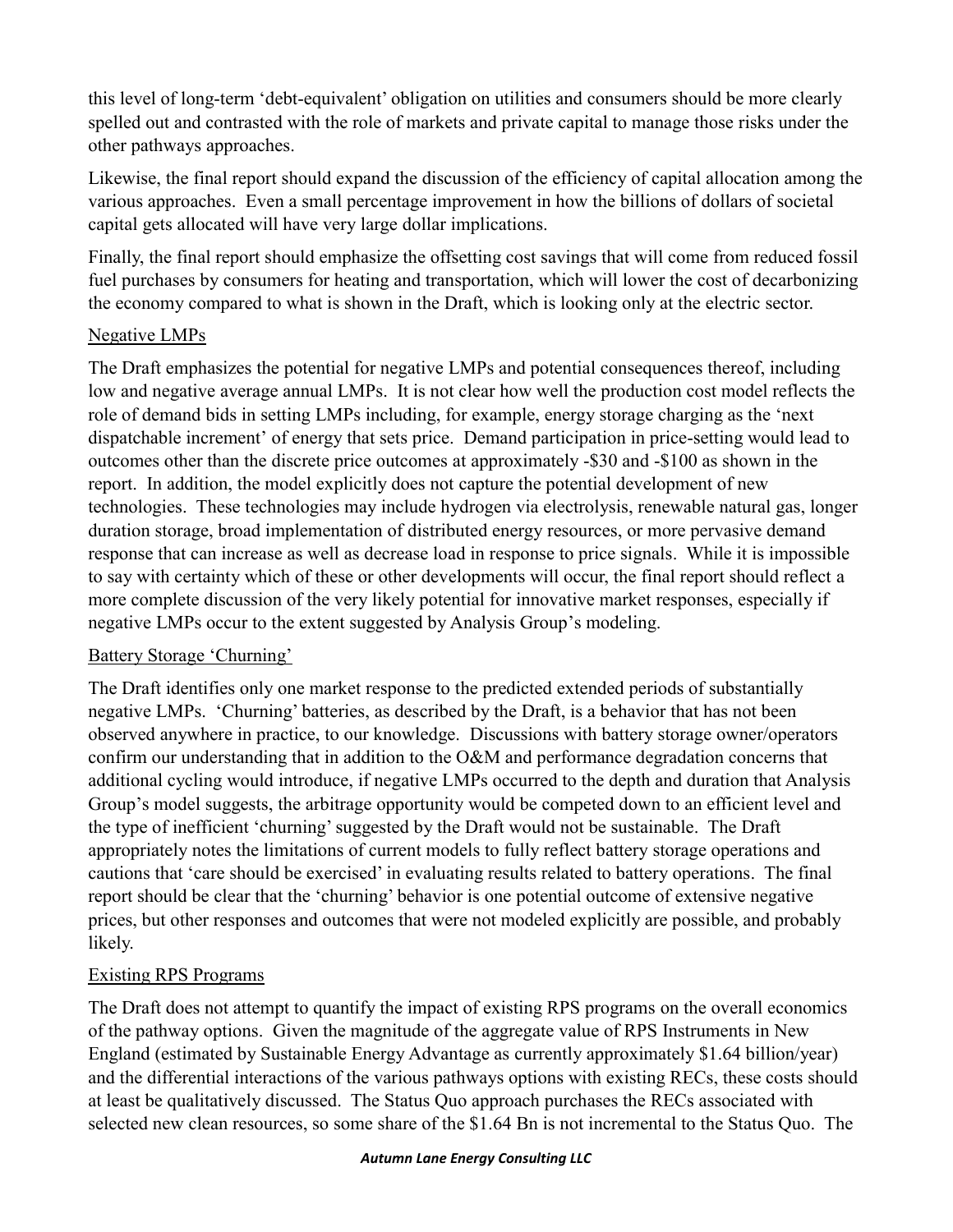States have emphasized their interest that efforts to define an FCEM product (and presumably, Hybrid) should satisfy existing RPS obligations, so a substantial share of the \$1.64 Bn would not be incremental to FCEM. A smaller share, related only to the 'new' resources procured through the FCEM aspect of the Hybrid model, would not be incremental to that approach. The full \$1.64 Bn would presumably be incremental to the costs estimated for the NCP approach since there is no apparent linkage between that approach and RECs.

## 'Choice Among Fossil Resources'

The Draft describes the lower emission *rate* of gas-fired CCGT vs. CT capacity but does not present information about the total emissions that we have been able to find. The unanswered question is whether the better efficiency of the CCGTs lead to more utilization and thus more total emissions than in the cases that add CTs instead of CCs? While highlighting the differences among the pathway options with respect to the incentives for choosing less *carbon-intensive* resources is valid, the total emissions metric also needs to be presented. And, while the Draft acknowledges the very clean resource mix in New England and the potentially high cost of reducing the carbon-intensity of fossil resources by replacing them with more efficient current technology, the final report should place more emphasis on the total emissions of the various options than on carbon intensity.

# LMP Histogram Charts

The LMP distribution charts are presented without sufficiently explaining what they represent. The final report should offer a more descriptive explanation regarding what these charts are intended to demonstrate.

There are also come curious patterns in these charts. For example, Figure V-5 on p. 48 of the Draft shows a distinct change in shape from the 2038 values to the 2040. There is no explanation regarding what is going on in the model to drive that 'flattening' of the distribution. Figure V-5. Distribution of LMPs by Year, Status Quo Policy Approach, 2022-2040 (\$2020/MWh)



## 'Over-compliance'

We understand from the March 1 discussion that the increase in CCGT output in the early '30's that appears on some charts (for example Figure V-4 on p. 45 of the Draft) is the result of clean energy resources added to the system in the late '20s as part of the 'Reference' assumptions displacing gasfueled generation, which then picks up again for several years since the assumed carbon emission limits are not binding until later in the decade. That phenomenon should be described in the text immediately adjacent to these charts.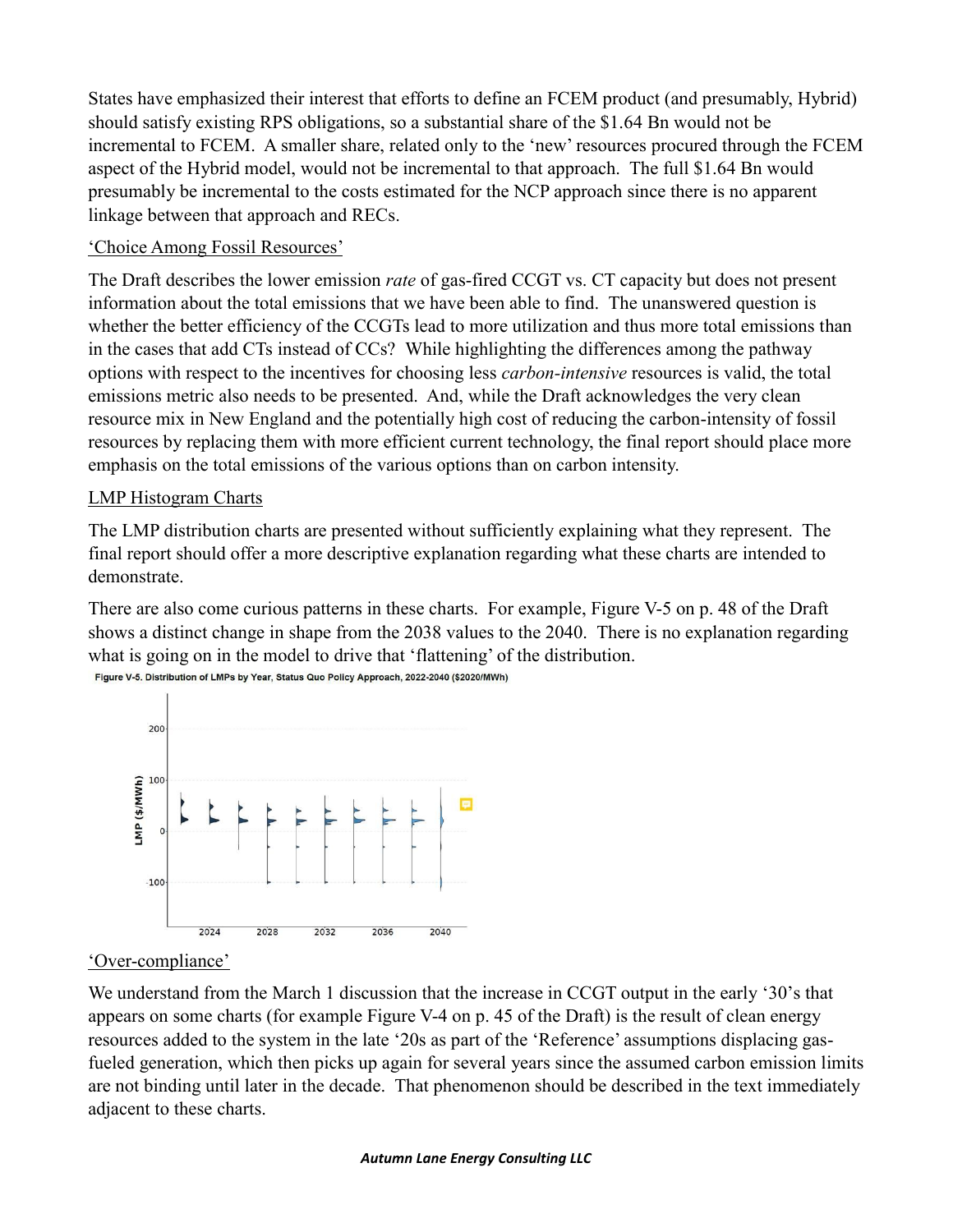

#### Figure V-4. Generation Mix, Status Quo Policy Approach, 2021-2040 (MWh)

There is also a curious pattern of renewable curtailments shown in Figure V-8 on p. 51 of the Draft that we understand to be a result of the same 'over-compliance' followed by the level of electricity demand 'catching up' with the amount of renewable energy on the system. We also suspect that the timing of the deployment of storage may play a role in this pattern. The drivers of this pattern should be explained in the final report.

Figure V-8. Annual Curtailments by Technology Type, Status Quo Policy Approach, 2021-2040 (%)



#### Wording Suggestions

References to 'energy' in the context of FCEM should be to the clean energy 'attribute' associated with the energy. FCEM does not envision transacting the energy itself, only the attribute. Likewise, FCEM does not 'fix environmental emission targets' in any real sense (p. ES-3). Rather, it relies on the states or their agents to establish a quantity of clean energy that will be needed to displace emitting resources

#### *Autumn Lane Energy Consulting LLC*